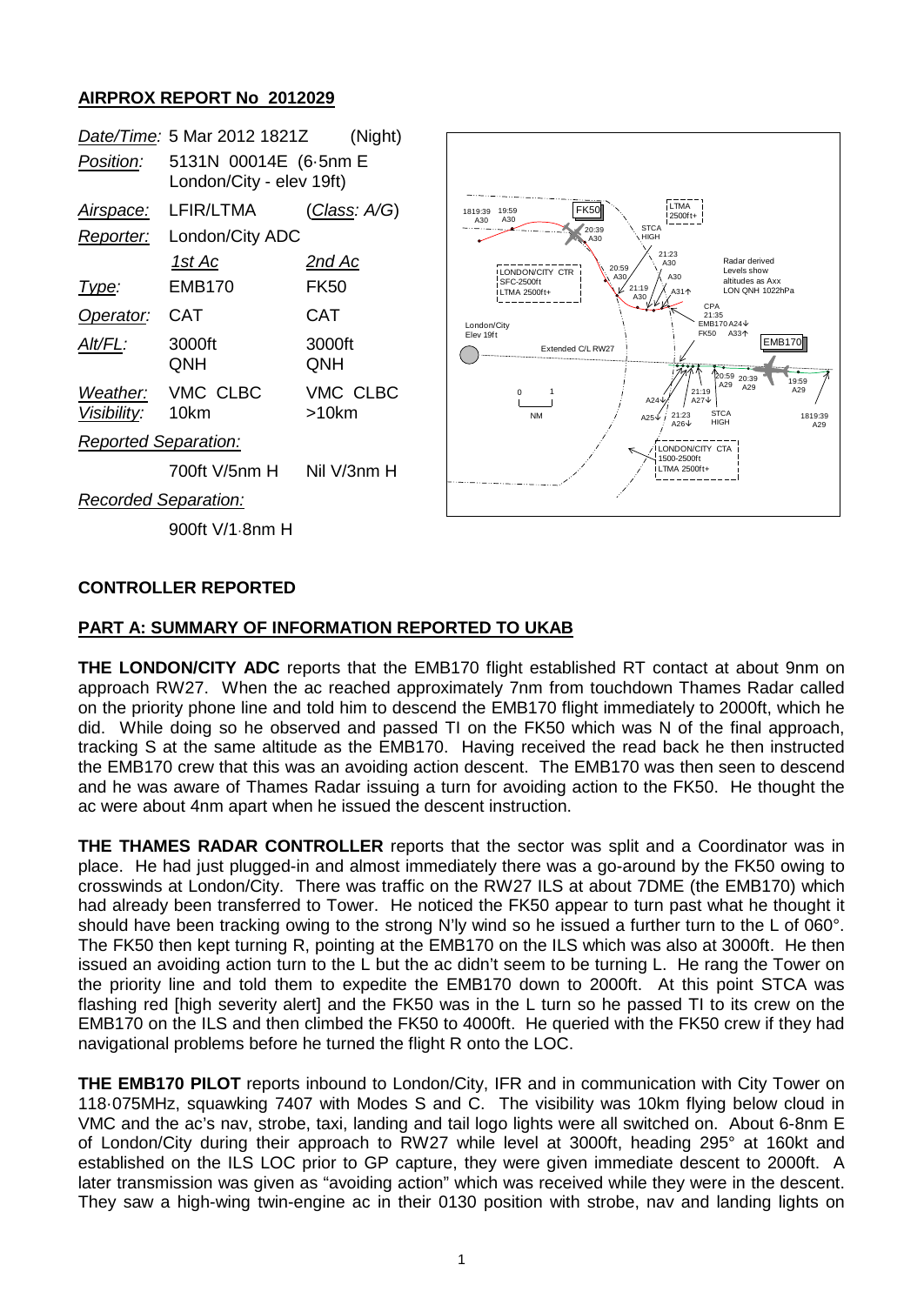about 7nm away estimating it passed about 700ft above and 5nm clear on their R. During this encounter a TCAS TA was received and he assessed the risk as low. This was their 2nd approach after a wind-shear go-around.

**THE FK50 PILOT** reports inbound to London/City, IFR and in receipt of a RCS from Thames Radar on 132·7MHz squawking with Modes S and C. The visibility was >10km flying 2000ft below cloud in VMC and the ac's strobe, nav and landing lights were all switched on. Following a go-around from RW27 they were following vectors from Thames Radar for a new intercept for a  $2<sup>nd</sup>$  approach into London/City. The go-around was called out and made by the FO, PF, owing to windy conditions (up to 15kt) and changing wind direction (from NW to NE) during the  $1<sup>st</sup>$  approach. The Capt, PNF, contacted ATC to confirm the go-around and was given vectors which he confirmed, a heading of 060° [levelling at altitude 3000ft QNH at 180kt]. The Capt then communicated with the cabin crew about the go-around while ATC communication was with the FO. The FO initially turned towards a different direction, heading 080°, which they believed was given by ATC. They were flying on this heading for <1min before ATC asked what heading they were on. As the Capt, now back in RT communication with ATC, answered ATC told them to fly heading 060°, which they did. It only took a couple of seconds to pick up the heading. ATC then told them to climb to 4000ft in order to avoid flying close to other traffic, which they could see both on TCAS and visually; a TCAS TA was then received. The separation at the CPA was estimated as 3nm at the same level. Once level at 4000ft and heading 060° the controller asked them if their heading was indeed 060° which it was, according to their indications. Before transfer to Tower ATC told them that a report would be filed concerning their late turn. He assessed the risk as medium to low.

After landing the crew discussed the incident and thought that maybe a mis-communication about the initial radar vector, before they turned back onto heading 060°, was part of the reported late turn. At that particular time the workload of the FO became more intense which might have played a part in this mis-communication. However, as soon as the wrong heading was acknowledged by the crew it was corrected immediately following the ATC instructions, both navigation and communication wise.

UKAB Note (1): The Secretariat contacted the FK50 Capt to ascertain whether the ac turning through its assigned heading had been due to equipment failure or human factors. The Capt confirmed that the FO was flying the ac at the time and talking to ATC whilst the Capt was talking to the cabin crew. There was a mis-communication between the crew as the Capt confirmed the given vector but the FO understood a different heading; however, this was not assimilated by the crew at the time. As soon as the FO realised the situation the ac was turned away onto the given heading.

UKAB Note (2): Sunset was 1749Z.

UKAB Note (3): Met Office archive data shows the 3000ft wind as between 350° and 020° 45-50kt.

**ATSI** reports that the Airprox occurred in the London TMA (Class A) airspace, 6·5nm E of London City Airport, between an EMB170 and a FK50.

The EMB170 was on an IFR flight from Edinburgh to London City and was in receipt of an Aerodrome Control Service from London City Tower on frequency 118·075MHz.

The FK50 was on an IFR flight from Rotterdam to London City and was in receipt of a RCS from Thames Radar on frequency 132·7MHz.

ATSI had access to radar recordings of the incident and RT from the London City Tower and Thames Radar frequencies.

The London City METARs are provided for 1750 and 1820 UTC: EGLC 051750Z 33016KT 300V360 9999 –RA SCT030 BKN045 08/M01 Q1021= and EGLC 051820Z 32014G24KT 9999 BKN040 08/M01 Q1021=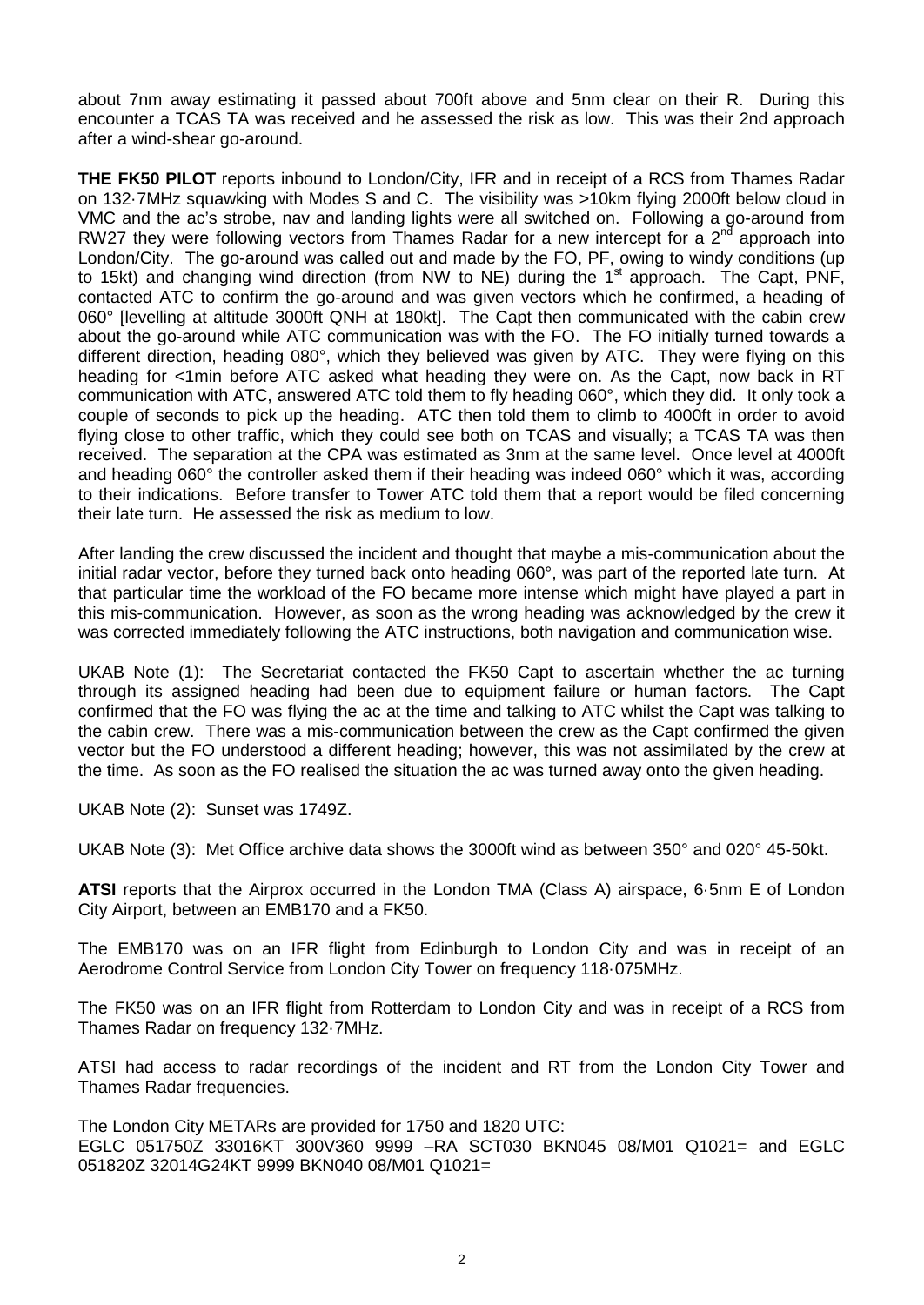At 1814:40 UTC the EMB170 flight was instructed by Thames Radar to turn R heading 075° to reposition downwind following a go-around from RW27 due to the strong winds.

At 1815:40 the FK50 crew reported to London City Tower that they were going around.

At 1817:40 the EMB170 flight, which was maintaining 3000ft, was instructed by Thames Radar to turn onto a heading of 145° to reposition on to R base for RW27.

At 1818:00 the FK50 flight contacted Thames Radar in the missed approach procedure and requested another approach. Thames Radar instructed the FK50 crew to fly radar heading 060° and climb to maintain 3000ft.

At 1819:40, as the EMB170 was establishing on the ILS, the FK50 flight was instructed to, *"…turn right heading zero eight zero degrees"* to position downwind RH. The crew read back *"Zero eight zero (FK50 c/s)"*.

At 1820:00 the EMB170 crew was instructed to contact London City Tower on 118·075MHz.

At 1820:40 the EMB170 was on a 9nm final at 2900ft and the FK50 was N of the final approach track, tracking SE, having turned through the heading of 080°. Thames Radar instructed the FK50 crew to turn L immediately heading 060°. The controller immediately restated the instruction *"(FK50 c/s) avoiding action start a left turn now start a left turn now (FK50 c/s)".* The pilot of the FK50 replied, *"Turning left (FK50 c/s)* followed immediately with, *"And turning to zero six zero (FK50 c/s)"*.

The Thames Radar controller telephoned the London City Tower controller and instructed them to descend the EMB170 to 2000ft. The London City Tower controller instructed the EMB170 flight to descend immediately to 2000ft and gave TI on the FK50. The EMB170 crew read back the instruction and the London City Tower controller then upgraded the instruction to avoiding action.

By 1820:59 the FK50 had turned further to the R and was tracking approximately 160°, at 3000ft, on a conflicting course with the EMB170 which was at 2900ft. The 2 ac were 4·6nm apart. The Thames radar controller again instructed the FK50 flight, *"(FK50 c/s) avoiding action turn left immediately"* which was read back as *"Turn left immediately (FK50 c/s)".*

The Thames radar controller then instructed the FK50 crew to, *"…climb to altitude four thousand feet traffic one o'clock same level two miles"*. This transmission was not acknowledged so Thames Radar transmitted at 1821:20, *"(FK50 c/s) traffic one one o'clock two miles same level climb to altitude four thousand feet"*. The FK50 crew replied, *"Four thousand feet (FK50 c/s)"*. At this time the FK50 was in the L turn at 3000ft, 2·3nm from the EMB170 at 2600ft. At the CPA, 1821:35, the FK50 passed down the RHS of the EMB170 at a range of 1·8nm climbing through 3300ft while the EMB170 was descending through 2400ft.

Following the incident the Thames Radar controller checked the track of the FK50 against the heading reported by the crew and the two appeared to correlate. No Mode S heading information was available from the FK50.

No report from the crew of the FK50 has been received by ATSI therefore it is unknown why the crew turned significantly through the heading of 080° instructed by the Thames Radar controller.

The Thames Radar controller issued a heading of 080° to the crew of the FK50 which was read back correctly but not followed. The FK50 turned through the heading issued by the controller and flew into conflict with the EMB170. An avoiding action L turn was issued to the FK50 flight at 1820:40 but the FK50 continued to turn R until 1821:00.

Both the Thames Radar controller and the London City Tower controller took prompt, appropriate action to resolve the situation.